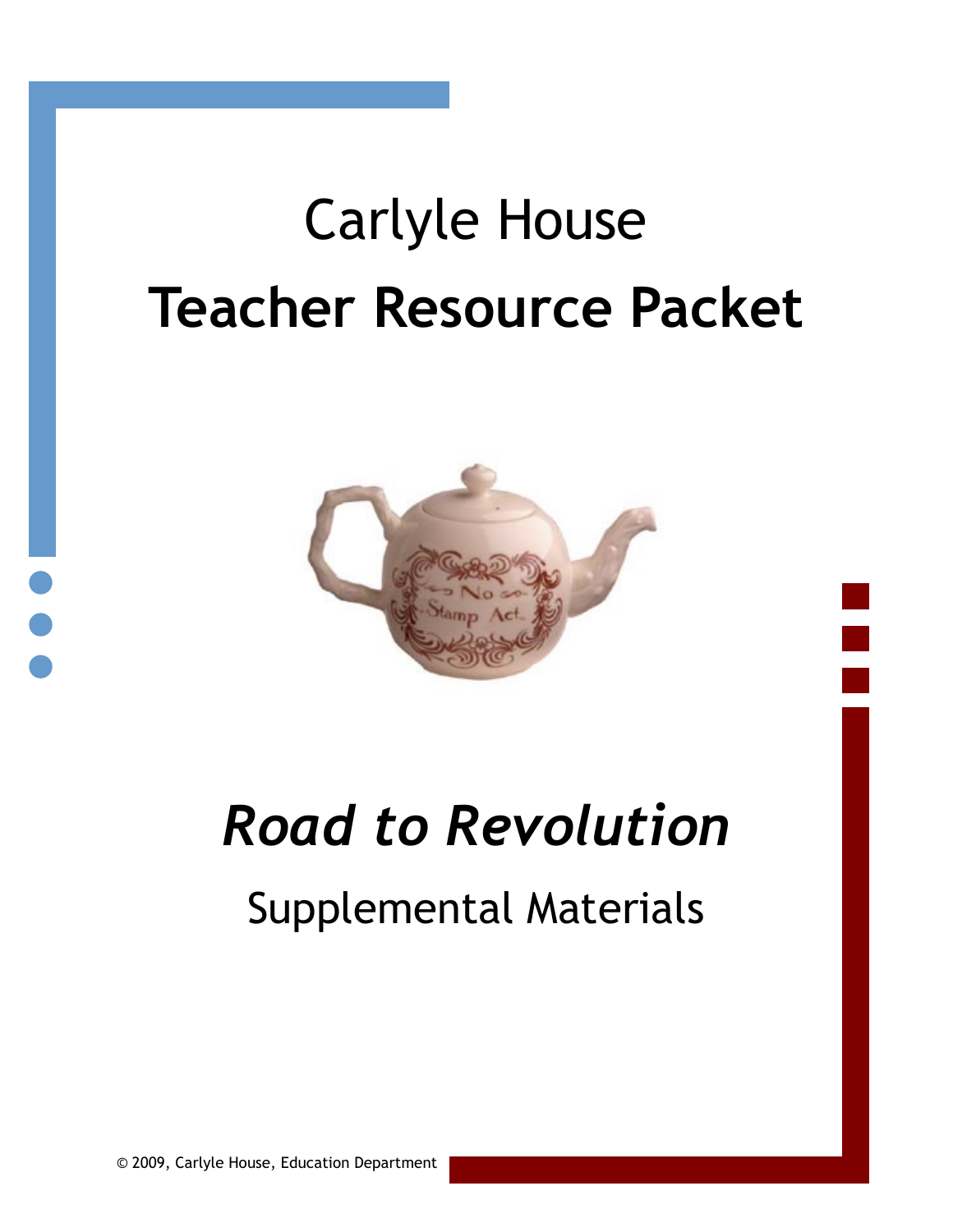# **Table of Contents**

## **Planning Your Visit**

| <b>Planning Your Visit</b>      |   |
|---------------------------------|---|
| <b>Carlyle House Background</b> | 4 |
| <b>Revolutionary War Causes</b> | 5 |
| <b>Vocabulary</b>               |   |

## **Pre-Visit Activity**

**Primary Source Detectives 8**

### **Post-Visit Activities**

 **Taxation on Items Activity <sup>18</sup>**

 **Boycott an Item Activity 25**

**Use the following icons to help guide you through the Teacher Resource Packet.** 



#### **Teacher Preparation**

Use these pages to prepare your lessons and plan for the trip.



#### **Student Worksheets**

These pages can be copied and used with your students in preparation for the trip.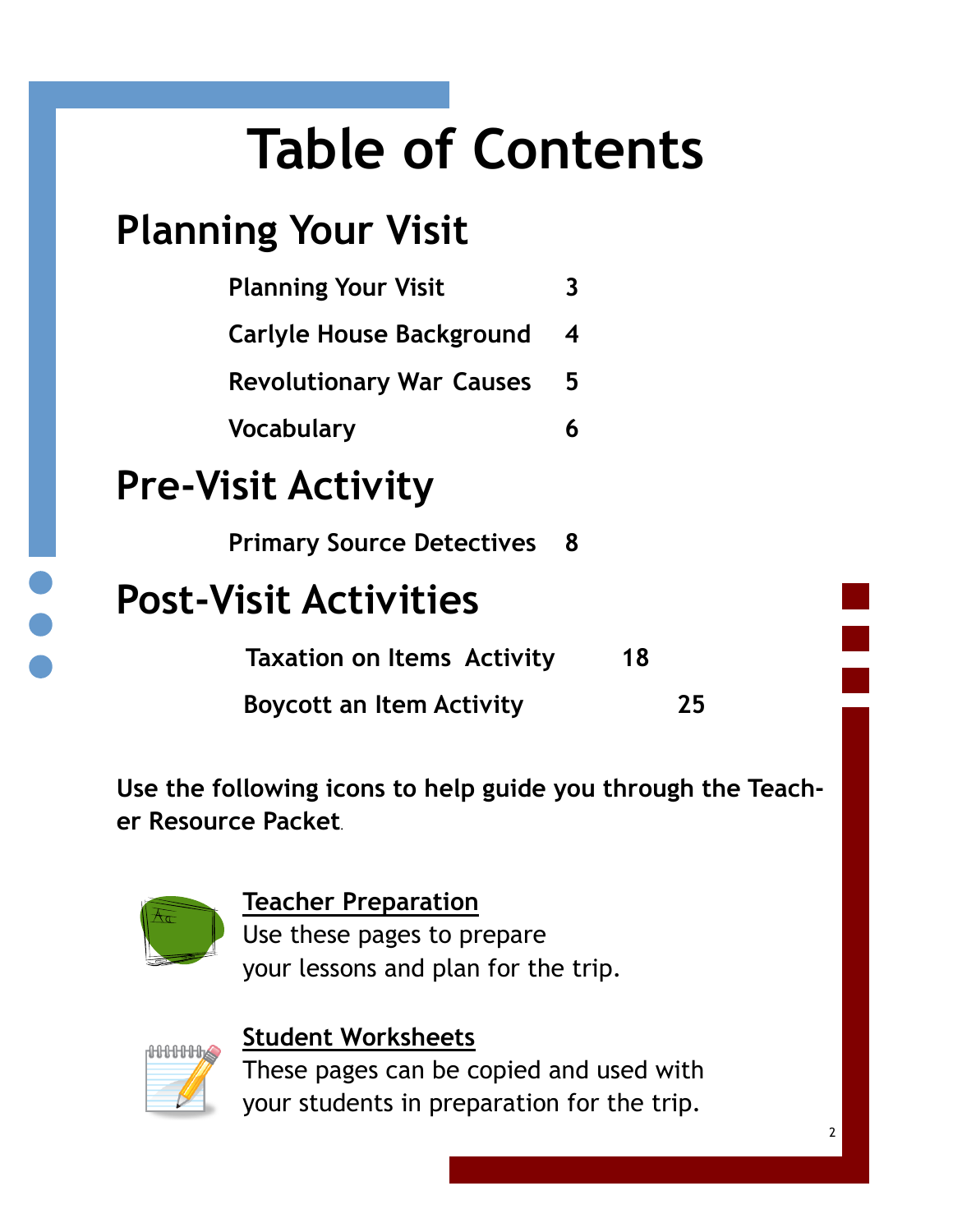#### **Planning Your Visit**

Use the following checklist to prepare for your visit to Carlyle House.

#### **Before your field trip:**

- Read over the *Teacher Resource Packet.*
- Make nametags for students.
- Use *Pre-Visit* activities to introduce students to Carlyle House.
- Map out the route from your school to Old Town Alexandria to avoid any possible delays and check our website for parking details.

#### **The day of your field trip**

- Bring 3 adult chaperones (including yourself). Remind chaperones that they are responsible for keeping the group together and wellbehaved during the museum visit.
- Please bring your group in through the main entrance, located at the side of the house.
- The park surrounding the house may be used for picnic lunches (please let us know in advance if you plan to use this space). There are no picnic tables in the Carlyle House grounds.
- There is an indoor food court located at the Alexandria Waterfront, three blocks from Carlyle House.
- Expect your tour to last approximately 1 hour
- The tour is free to schools within the member jurisdictions of NVRPA, \$2 per students for schools outside of the area.
- Maximum number of students: 30 per hour

#### **After your field trip:**

 Use *Post-Visit* activities to connect your museum visit to your classroom visit.

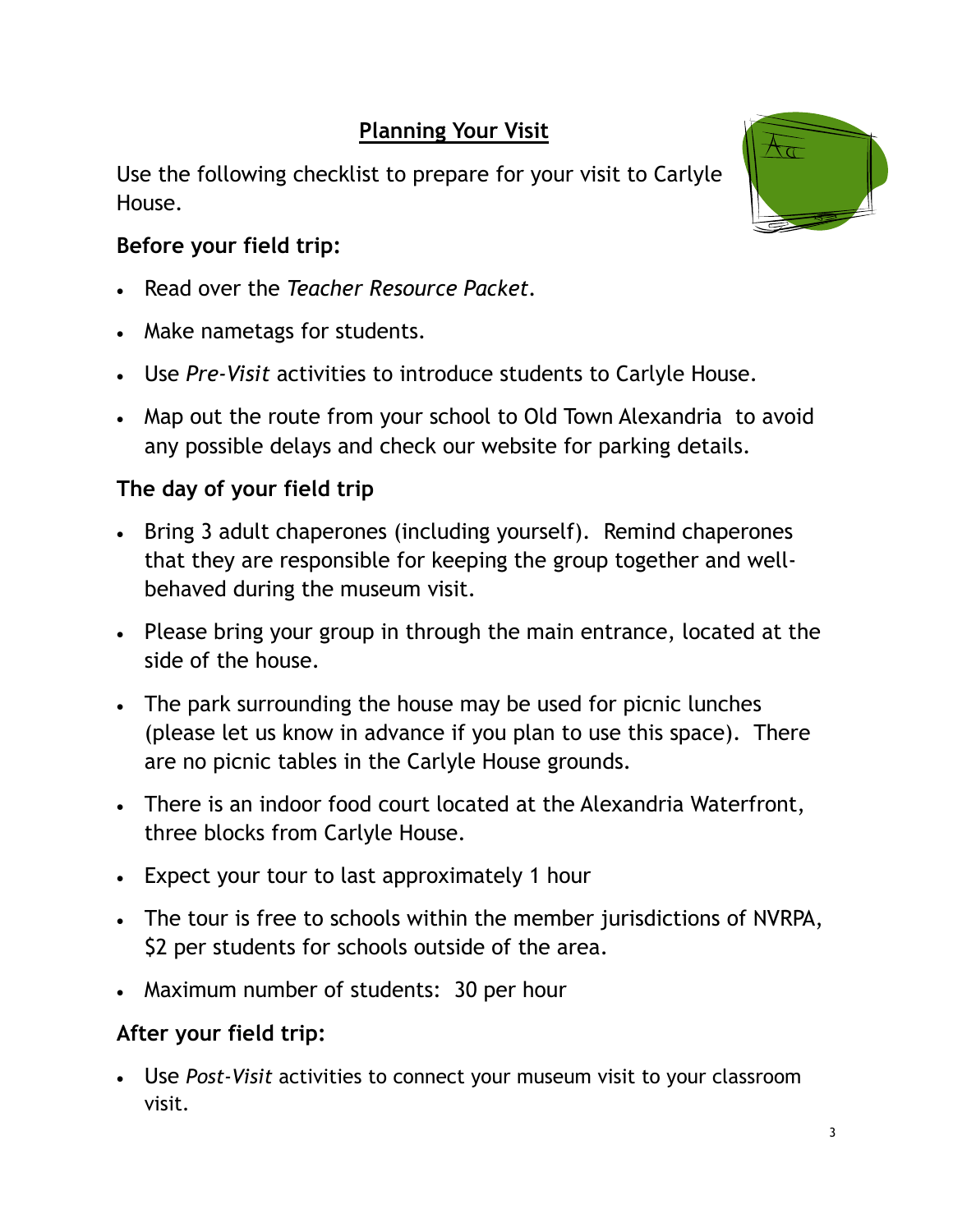#### **Carlyle House Background Information**

The Carlyle House Historic Park is owned and operated by the Northern Virginia Regional Park Authority. Restoration on the house began in 1970 and lasted until 1976. The house was restored to the time period of the original owner, John Carlyle



(1720-1780). It is now comprised of period rooms from the era of 1770-1780. This era was selected because the original household inventory, taken at the time of John Carlyle's death, indicates exactly what was in the house at that time.

John Carlyle moved to the American colonies in 1741 from Great Britain. As a merchant, John Carlyle traded with both the West Indies and England. His business with the West Indies specialized in the **importation** of rum, molasses, sugar and slaves, and the **exportation** of timber, flour, bread, peas, beans, corn, and other foodstuffs. He **imported** from England finished goods such as furniture, china, and textiles and **exported** raw materials such as tobacco, wheat, timber and pig iron.

In 1749 purchased two lots in the newly formed town of Alexandria. The lots, situated between the Potomac River and Market Square, were the best location for a town trustee and merchant. Two years after moving in, John welcomed British **General Edward Braddock** to stay at his house. Braddock called a meeting of colonial governors at the house in 1755 to help plan the French and Indian War. France and Great Britain were fighting over control of the Ohio River Valley. The war lasted from 1754 to 1763 and was very expensive for Britain. Braddock suggested taxing the colonies to help pay for part of the war, which soon led to the "taxation without representation."

Carlyle married Sarah Fairfax in 1747, a member of one of the most influential families in the colonies. Sarah was the daughter of William Fairfax, agent for Thomas,  $6<sup>th</sup>$  Lord Fairfax, who owned over five million acres of land in the Northern Virginia region. John and Sarah Fairfax Carlyle had seven children, two of whom, Sally and Ann, survived. Sarah Fairfax Carlyle died from complications from childbirth after the birth of Ann. John Carlyle remarried a woman named Sybil West. They had four children. Of those four, only one survived—a son, George William.

John Carlyle had servants and slaves—white, black, free, indentured and transported convict that lived and worked in his home in Alexandria. At the time of his death in 1780, Carlyle owned nine slaves: Jerry, Joe, Cook, Penny, Charles, Sibreia, Cate, Moses, and Nanny.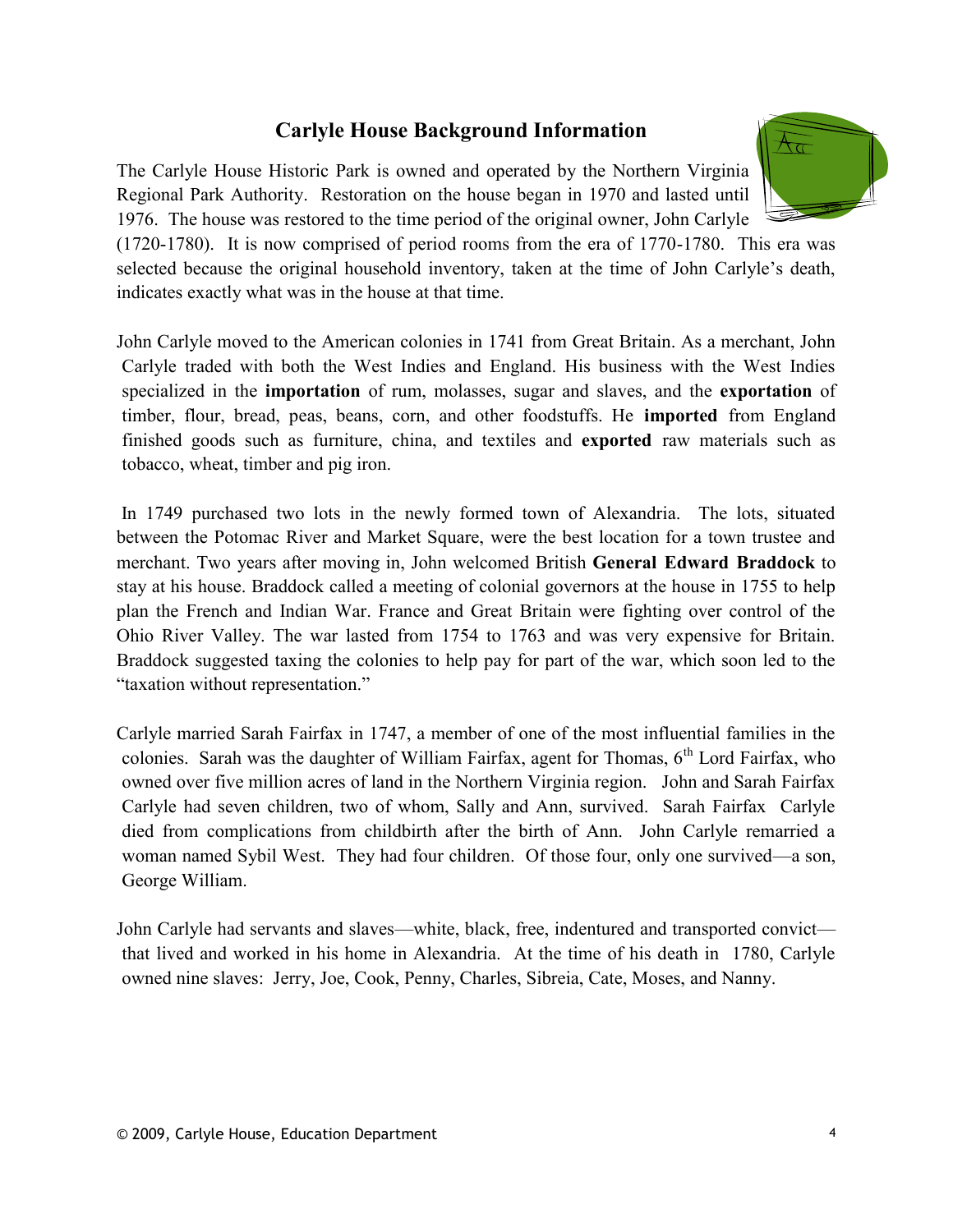#### *Road to Revolution***: Background Info**

The British defeated the French and their Indian allies in the French and Indian War (1754-1763). The result was British control over much of North America.

 $\overline{\mathcal{H}_{\alpha}}$ 

But the war had cost England a great deal of money and Parliament decided it was time for the Colonies to pay a share for their own defense.

To raise money, Parliament passed the Stamp Act in **1765**. This law required the purchase of tax stamps to buy paper. The Colonists were outraged. After years of "Salutary Neglect" wherein Colonial taxes were not collected by the British, the new policy was unwelcome.

The Colonists had always considered themselves Englishmen. Among the rights granted to all Englishmen was a voice in Parliament — something they didn't have. With the Stamp Act, "Taxation without representation is tyranny," became a battle cry. Rioting, rhetoric, and the calling of the Stamp Act Congress quickly led England to repeal the Stamp Act.

But many new taxation measures, such as the Sugar Act and Townshend Acts followed. The Americans reacted by forming organized political groups such as Committees of Correspondence and the Sons of Liberty.

The people of Boston were most outspoken and violent in their reaction to taxes. They threatened and harmed British customs officials trying to collect taxes. So, the British quartered troops in Boston to protect their officials. In **1770**, the Boston Massacre occurred as British troops fired into a group of protesters, killing five of them. This was the first blood.

In **1773** the East India Company was granted a virtual monopoly on the importation of tea. In protest, a group of Boston citizens disguised as Mohawk Indians boarded a ship and dumped 342 chests of tea into Boston harbor. Parliament responded with the "Intolerable Acts."

This resulted in the First Continental Congress, in **1774**, which met at Philadelphia's Carpenters' Hall. Twelve colonies sent delegates to discuss how to return to a state of harmonious relations with the Mother Country — not revolution! But radical thinking won out. Parliamentary acts were declared "unconstitutional." Taxes were not paid, an import-export ban was established, and Colonists were urged to arm themselves.

The "shot heard 'round the world" was fired at Lexington in 1775 where armed colonists tried to resist British seizure of an arsenal. 8 Americans died in the skirmish. By the time the British returned to their lines, 273 British were killed, three times more than the number of colonists killed. The Revolution had begun.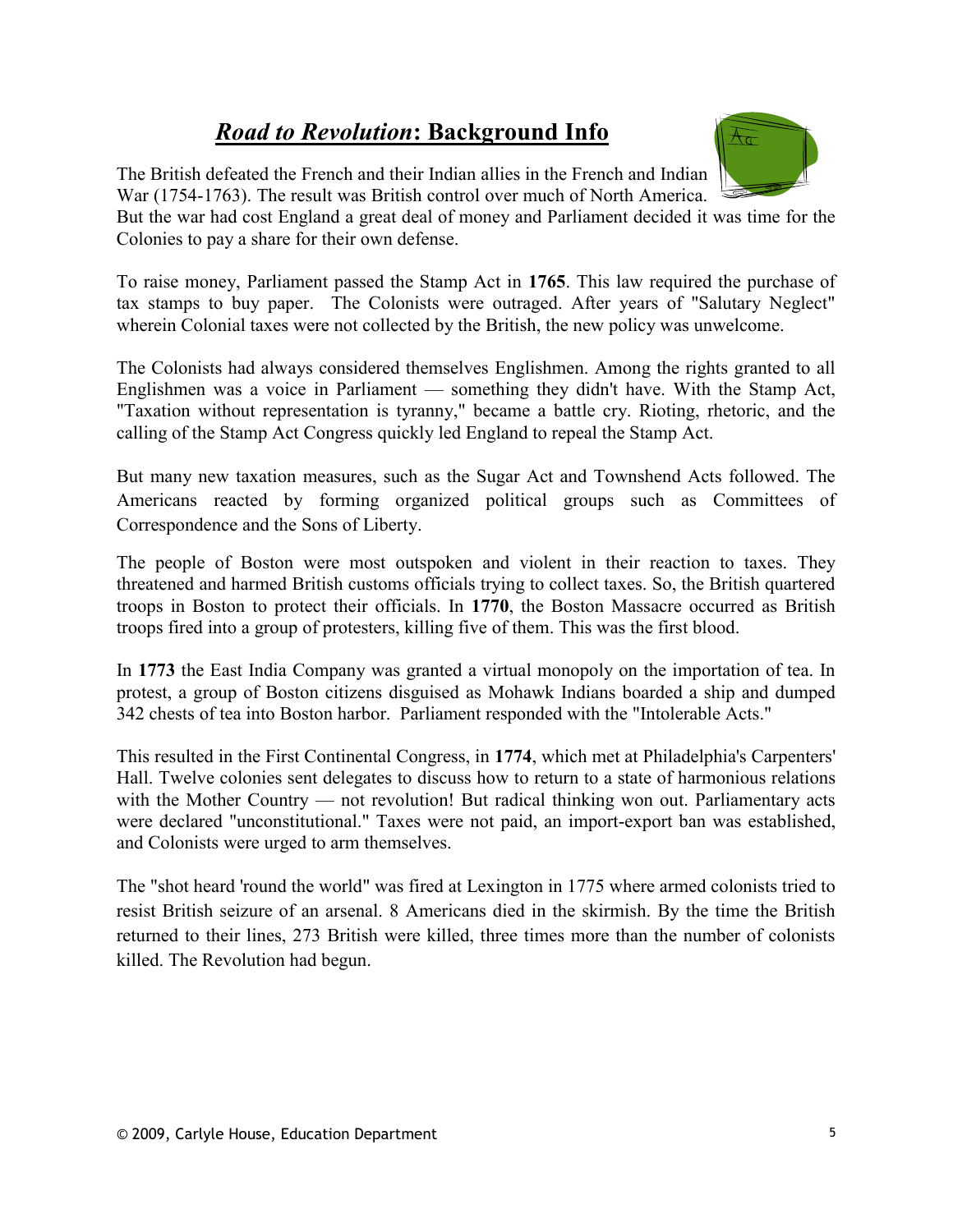#### **Vocabulary**



**American Revolution -** The war between Great Britain and its thirteen American colonies from 1775 to 1783 that led to the founding of the United States.

**Apprentice–** a person working under a master for a prescribed period of time in order to learn an art or trade

**Boston Tea Party -** A 1773 protest against British taxes in which Boston colonists disguised themselves as members of the Mohawk tribe and dumped valuable tea into Boston Harbor.

**Cannon**– A large artillery gun that is usually on wheels that fires large, round projectiles.

**Cavalry-** Troops trained to fight on horseback.

**Colony–** Land in one place that belongs to a country in another place.

**Continental**– Of or relating to the American colonies during the period of the Revolutionary War.

**General Braddock–** The commander of the British troops in North America during the French and Indian War.

**Liberty** - freedom

**Loyalist**– One who maintains loyalty to the lawful government during a revolt.

**Merchant–** A person who buys and sells goods to earn a profit.

**Militia** - A group of volunteers who fought in times of emergency during the colonial period and the American Revolution.

Patriot- Person who loves or supports his country.

**Representative–** A person who speaks or acts for others.

**Stamp Act** - A law passed by the British Parliament in 1765 requiring colonists to pay a tax on newspapers, pamphlets, legal documents, and even playing cards.

**Taxes**– Money people pay to their government for services.

**Yorktown--** A victory in 1781 by the Americans and French against the British that ended the American Revolution

© 2009, Carlyle House, Education Department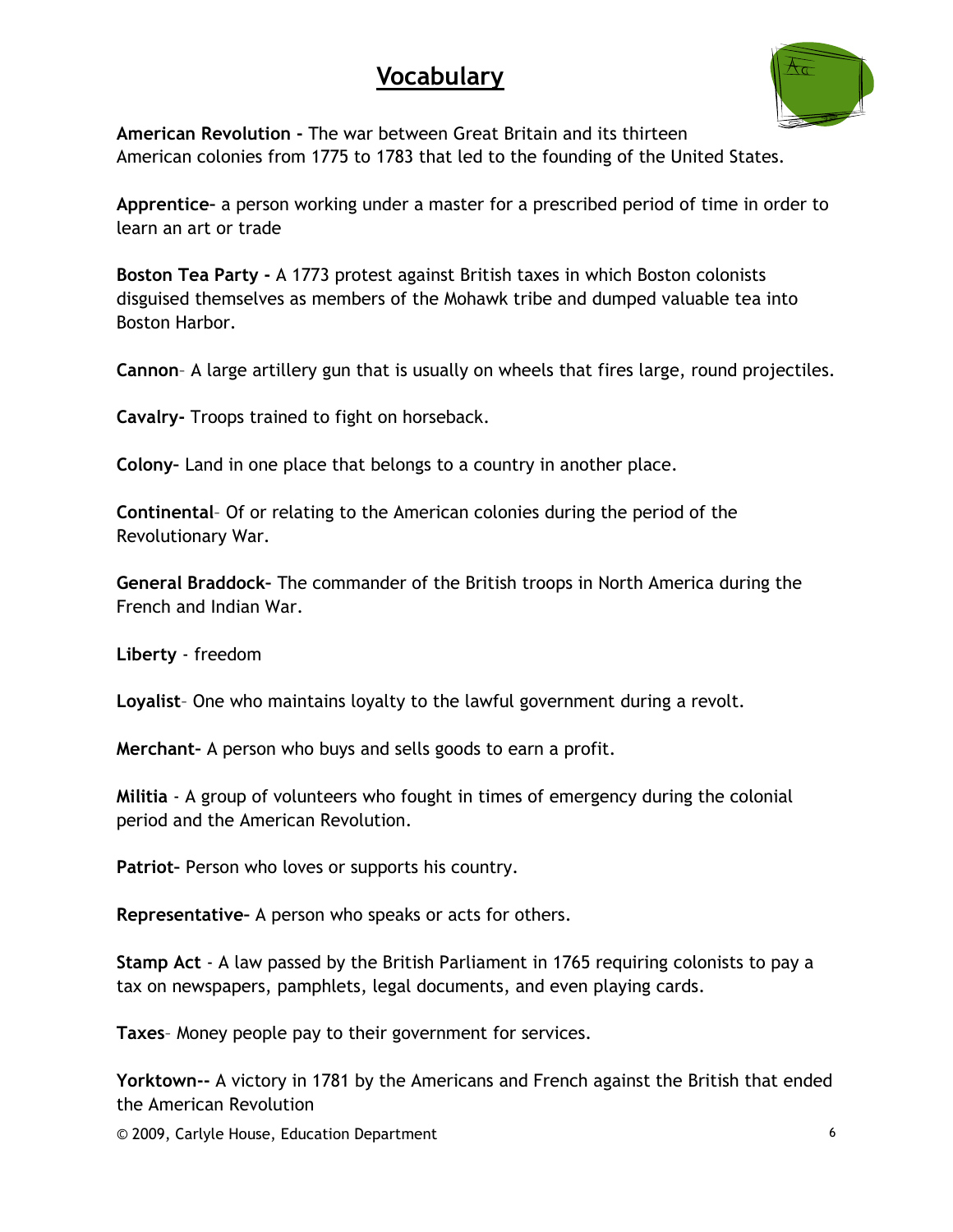# **PRE– VISIT ACTIVITY**

# *Road to Revolution*

Primary Source Detectives

**After completing this activity students will be better able to :**

- **Identify a primary source, the different types, and understand their importance and perspective.**
- **Understand the causes which led to the American Revolution.**
- **Critically think to question the accuracy of documents and relate this to documents they may find today on the internet.**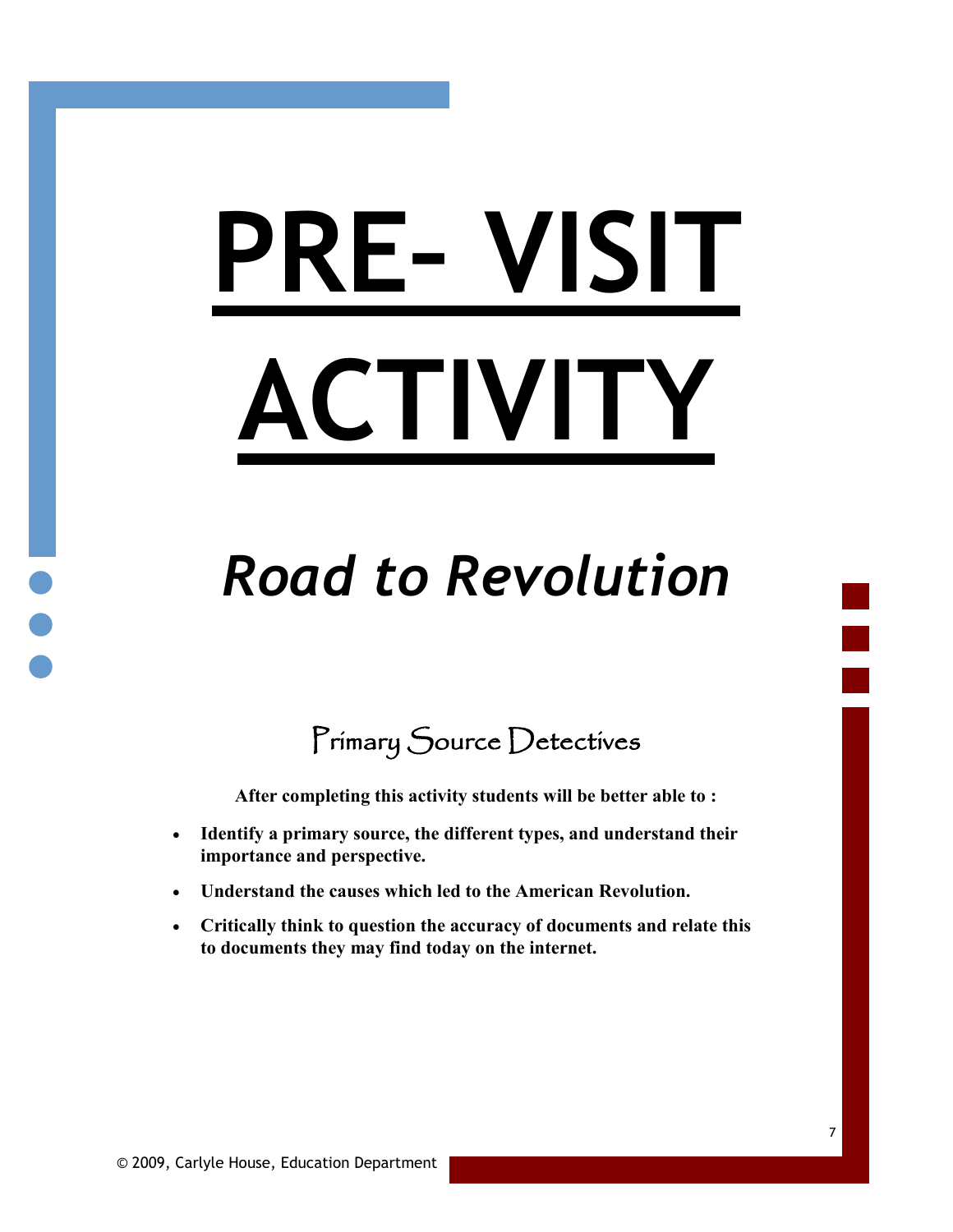#### Primary Source Detectives**:**

**40 minutes**



**This activity asks your students to break into detective teams and investigate primary sources, analyze them, and put the events on a timeline as a class to visualize the causes of the American Revolution from the eyes and from the mouths of the colonists.**

**Extra Supplies: Blank Sheets of paper Colored pencils/markers (for one group) The board**

#### **1. What's a Primary Source?**

A Primary Source is a written document or image (picture, drawing, painting) that was made in the same time period as the event. The person may have been an eyewitness, but does not have to be. **Examples of primary sources**: Newspapers, diary, letters, court documents, images, even a will. **Why are they important?** They were written by people alive in that time period, so we can better understand how they felt, what they were thinking, and what they were doing. **Just because it's a Primary Source, does that mean it's correct?** A primary source is often times someone's opinion, so a good historian/ detective keeps that in mind. People in the past, just like today, may have been writing/drawing something because they were angry, to change someone's mind, or to just document an event. Today when you investigate your primary source you will be thinking about these questions. Also because these documents were written 250 years ago you will have to read them carefully. Sometimes people spoke a little different and you need to be a real detective to figure out what they meant. Hints are given at the bottom of your sheet for particular tough spots!

#### 2. **Divide your students into:**

**3 groups** (each group gets 2 sources) **or** 

 **6 groups** (each group gets 1 source, groups 5 & 6 will collaborate)

- 3. **Give each group 10-15 minutes to analyze their primary source and complete the corresponding activity as a group.** Then draw the timeline below on your board and have each group write their event on the board and relate to the class:
	- 1. When and What the event was
	- 2. What their primary source is (ie. Newspaper, letter)
	- 3. How this event was a step towards the American Revolution.



#### **5. Conclude with a summary of the events on the timeline and the importance of primary source documents. Please refer to the end for answers to the worksheet questions.**

**Too Challenging? Too Long?** Source worksheets may also be used as individual activities if the entire lesson is too long. Pick one relevant source to analyze as a class together and discuss the different types and importance of primary sources.

© 2009, Carlyle House, Education Department 8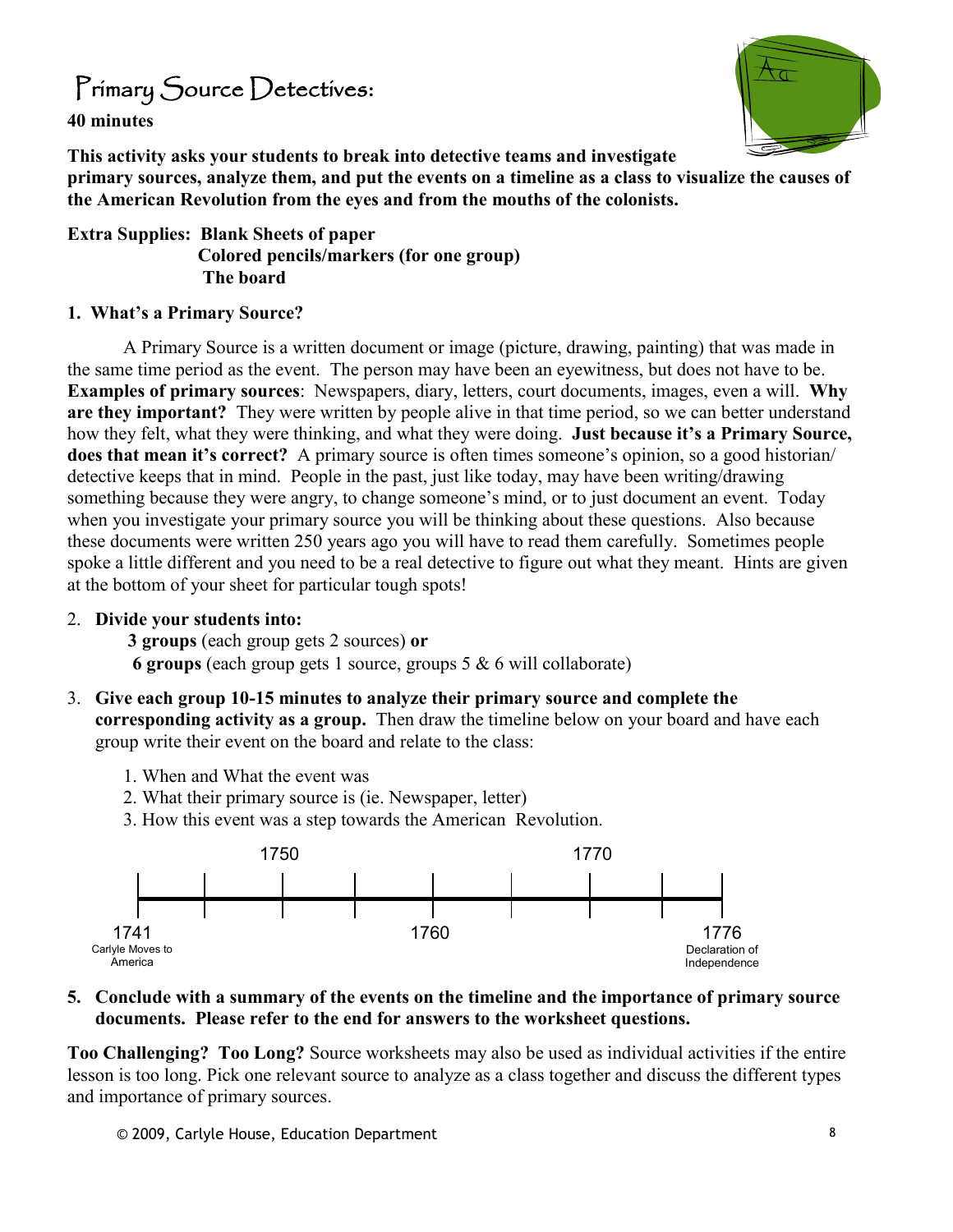#### Answer Key & Summary of Primary Sources included in this lesson:

**Source 1:** Manuscript excerpt, Sir William Johnson, April 14, 1775 meeting with General Braddock in the Carlyle House.

**Topic:** Funding the French & Indian War with Colonial Funds.

- 1. Personal Manuscript, similar to a diary. This question is asked of each source. There is rarely a definitive answer. Have your students discuss if they think the source is trustworthy, why or why not? What was the author's motivation for creating the documents? Who was their intended audience?
- 2. General Braddock would like the American Colonies to create a common fund.
- 3. The Colonial governors do not think that the colonies will pay for the British troops fighting in the French & Indian War, unless the British government forced them.
- **Source 2:** Letter from John Carlyle to George Carlyle in England, August 15, 1755. **Topic:** Carlyle is unhappy with the British treatment of Americans.
	- 1. A letter. Have your students discuss if they think the source is trustworthy, why or why not? What was the author's motivation for creating the documents? Who was their intended audience? This is a personal a letter between John Carlyle and his brother.
	- 2. Carlyle is referring to the British Army, led by General Braddock. They have come from Great Britain and treat the colonists, even those born in England, as if they are inferior.
	- 3. Carlyle mentions in his letter that the British are taking the colonists food, and belongings, speaking to them as if they were criminals, and staying in his home and abusing his furniture. Carlyle, born in Great Britain and having moved to the colonies as an adult, is shocked by this treatment. "they used us Like an Enemy"
	- 4. The Carlyle's lived in the most luxurious house in Alexandria, and was therefore the chosen headquarters for General Braddock. The British army had come to America to protect the colonies in the French and Indian War.
- **Source 3:** London Chronicle, newspaper, March 18, 1766 **Topic:** Protestors force a stamp collector to resign in North Carolina
	- 1. This is a newspaper article. Have your students discuss if they think the source is trustworthy, why or why not? What was the author's motivation for creating the document? Who was their intended audience? Not all newspaper articles can be trusted, even though it was written in the newspaper it is still someone's opinion.
	- 2. The students should pick out of the article a large mob of colonists and stamp officer being forced to sign his resignation.

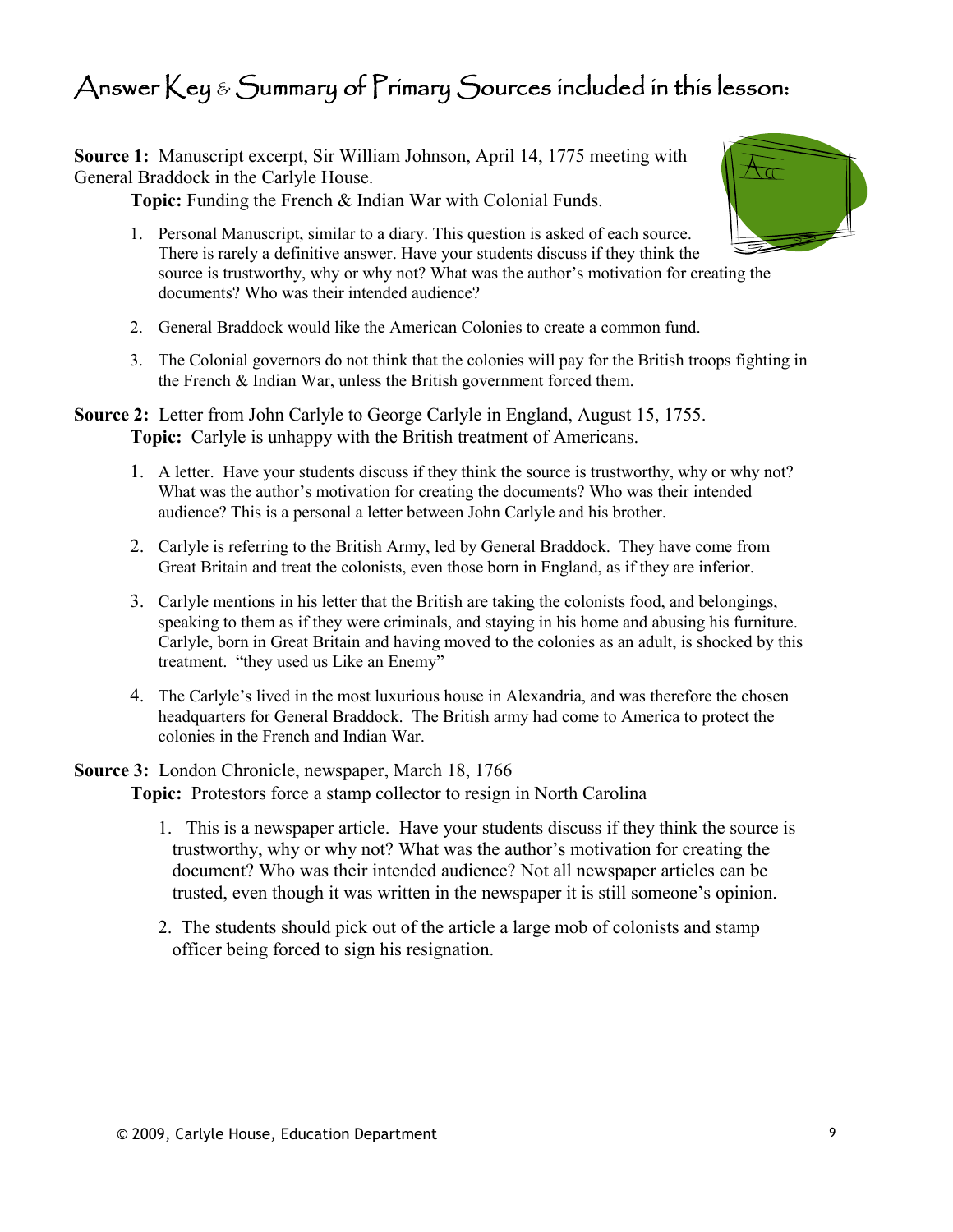

**Source 4:** Virginia Gazette, Williamsburg newspaper, April 22, 1775 **Topic:** Lord Dunmore, governor of Virginia, orders British troops to take the gunpowder from the public magazine.

- 1. This is a newspaper article. Have your students discuss if they think the source is trustworthy, why or why not? What was the author's motivation for creating the documents? Who was their intended audience?
- 2. His full name is John Murray,  $4<sup>th</sup>$  Earl of Dunmore. He actively served as the Royal Governor of Virginia from 1771 until he fled in 1775. He official remained governor until 1783 when American independence was recognized.
- 3. This gunpowder was stored in Williamsburg, the capital of Virginia, to serve as protection for the colonists against slave revolts and Indian attacks. At this time, these were both reasonable threats and a great worry to the colonists.
- 4. On April 19<sup>th</sup>, 1775 British troops marched from Boston to Lexington and Concord Massachusetts to confiscate the colonists' gunpowder. They were met with resistance and the first shots of the Revolutionary War were fired. This news had not yet reached Williamsburg, Virginia.

#### **Source 5:** Engraving of the Boston Massacre, by Paul Revere, March 5, 1770 **Topic:** This engraving was colonial propaganda and was highly dramatized.

- 1. Engravings were a popular way for images to be printed. Have your students discuss if they think the source is trustworthy, why or why not? What was the author's motivation for creating the documents? Who was their intended audience? This engraving is done by Paul Revere. Discuss with your students who Paul Revere was, (a Patriot Leader) and how he might want the British to be portrayed by other colonists, (as the enemies). This specific engraving is an example of Propaganda.
- 2. The colonists, in this image, are unarmed and being shot by the British troops. This would be a scary and horrifying image.
- **Source 6:** Trial Deposition, Captain Preston in the British Forces, October 1770 **Topic:** As the British Officer in charge that night, Captain Preston gives his account of the March  $5<sup>th</sup>$  incident during his trial, where he was defended by John Adams and found not guilty.
	- 1. This is a court document and the account of the incident told by Captain Preston. Have your students discuss if they think the source is trustworthy, why or why not? What was the author's motivation for creating the documents? Who was their intended audience?
	- 1. The Colonists were armed with clubs and snowballs.
	- 2. Captain Preston, the man with the raised sword, was standing in front of the troops.
	- 3. The colonists were standing close enough to the troops to hit them with clubs.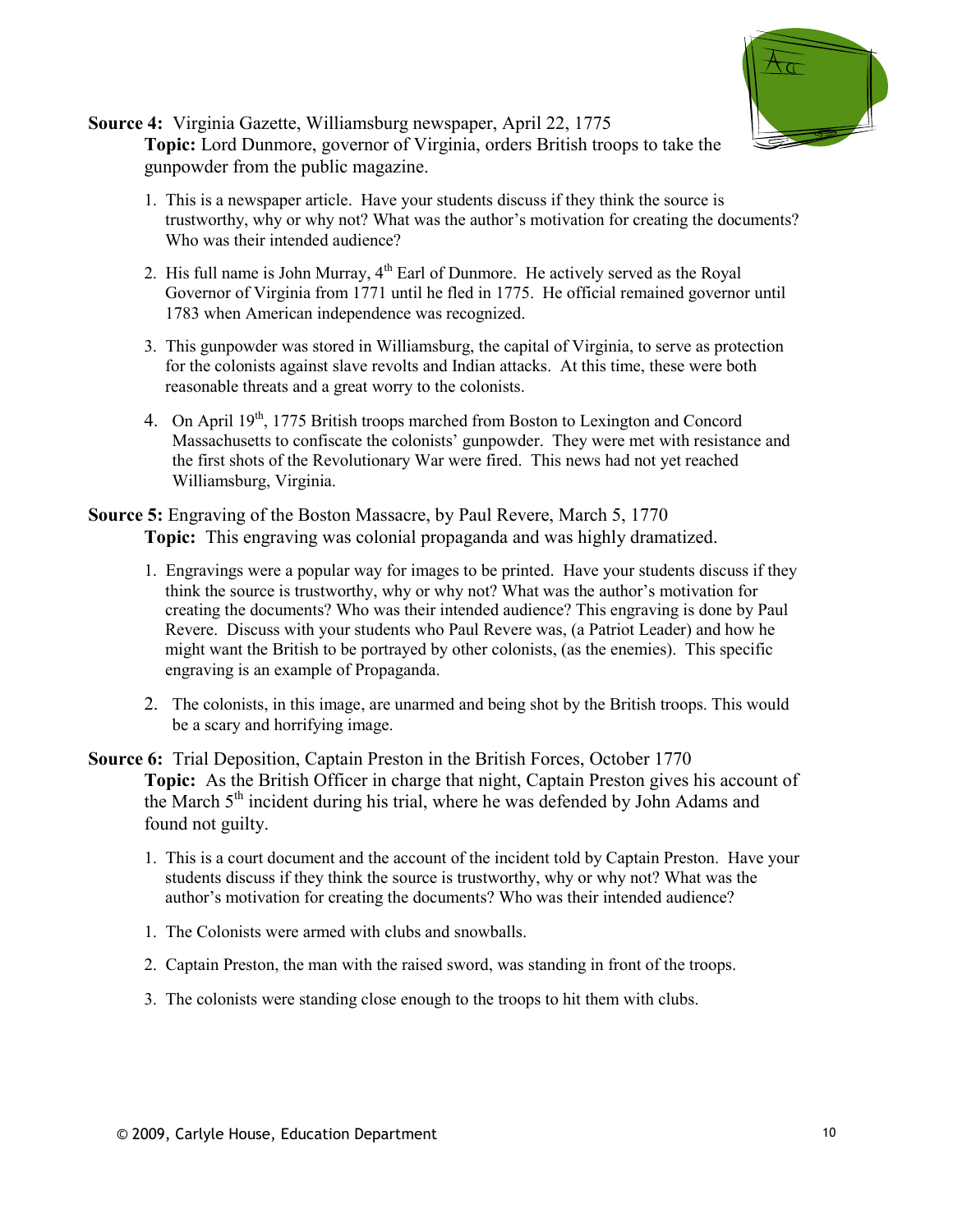

**ON** April 14<sup>th</sup> 1755 five colonial governors gathered at the headquarters of His Excellency General Edward Braddock. The meeting was held in the dining room of the Carlyle House to discuss strategy and payment for the French and Indian War. Below is an excerpt from the meeting in which they discuss the colonies feelings on financing the war effort. It is from the manuscripts of Sir William Johnson, Major General of the English Forces.

…The Governors present acquainted his  $\mathbb E$ xcellency that they had severally made application to their respective **Assemblies** for the establishment of the common fund proposed, but had not been able to prevail upon 'em to agree to it, and gave it as their unanimous opinion that such a Fund can never be established in the Colonies without the aid of Parliament. They likewise declared that having found it impracticable to obtain in their respective governments their proportions expected by his Majesty towards defraying the expense of his service in North America, that they were unanimously of opinion that it should be proposed to his Majesty's Minister to find out some method of compelling them to do it and of Assessing the several Governments in proportion to their respective abilities, their shares of the whole money already furnished and which it shall be thought proper for them to furnish towards the General expence of his service…

(**"**Assemblies**"** The colonial legislative body.)

#### **ANALYZE** the letter with your group, **ANSWER** the following questions:

1. What type of primary source document is this? Do you think it can be a trusted source?

2. What suggestion is made to pay for the French and Indian War in the American Colonies?

3. Do the colonial governors think this is a reasonable solution? What do they think will happen?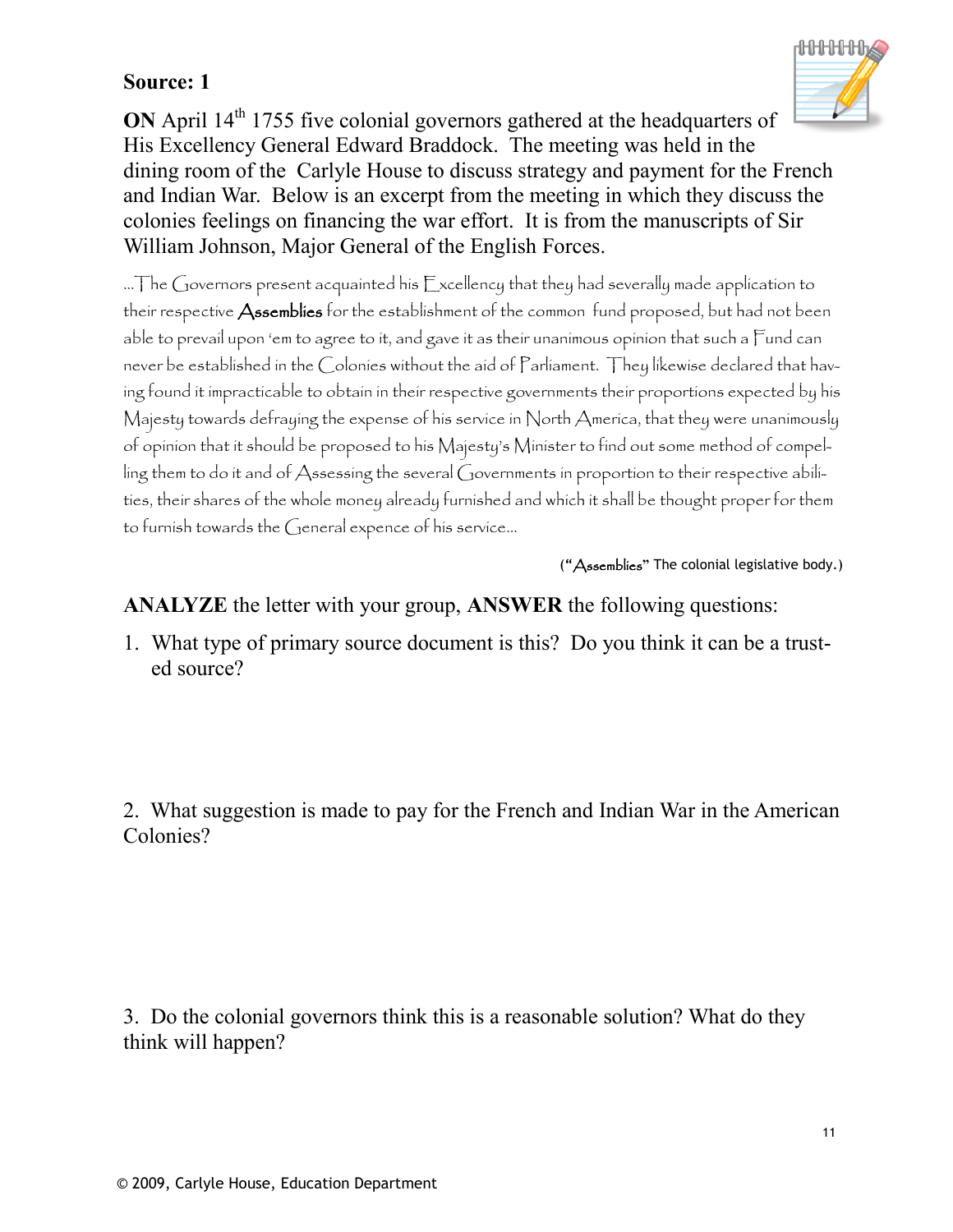

**READ** the excerpt from a letter written by John Carlyle to his brother George Carlyle in England. John Carlyle moved to the American Colonies in 1741 on business. The letter was written on August  $15<sup>th</sup> 1755$ 

"…Came in So prejudiced against us, our Country, &c that they used us Like an Enemy Country & Took everything they wanted & paid Nothing, or very little for it, & when Complaints was made to the Comdg Officers, they Curst the Country, & Inhabitants, Calling us the Spawn of Convicts the Sweepings of the Gaols &c., which made their Company very disagreeable—The Generall & his Aid de Camps Secretary & Servants Lodges with Me, he took everything he wanted abused my home, & furniture…"

> ("**Comdg**" Comanding) ("**Gaols"** is an 18th Century term for Jail.)

**ANALYZE** the letter with your group, **ANSWER** the following questions:

1. What type of primary source document is this? Do you think it can be a trusted source?

2. Who is Carlyle referring to in the letter? Where are they from?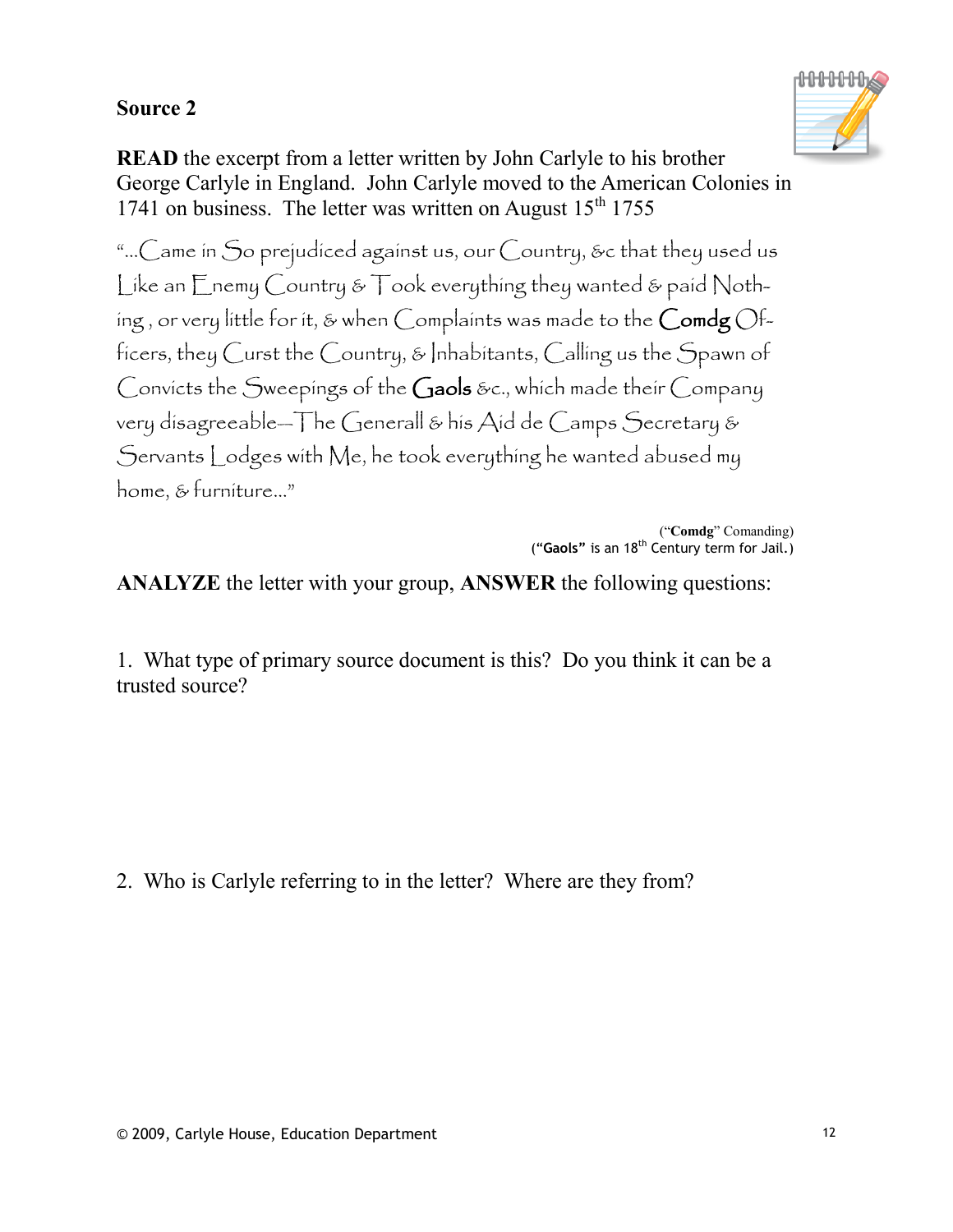#### London Chronicle, March 18, 1766

"AMERICA. *Wilmington, North Carolina, Dec. 4. (1765)* William Houston, Esq; Distributor of Stamps for this province, came to this town on the  $16^{th}$ , upon which three or four hundred people immediately gathered together with drums beating and colours flying, and repaired to the house the said Stamp Officer put up at, and insisted on knowing, "Whether he intended to execute his said office or not:" He told them, "He should be very sorry to execute any office disagreeable to the people of the province." But they, not content with such a declaration, carried him into the Court-House, where he signed a resignation satisfactory to the whole. The stampt paper for this province is arrived in the Diligence man of war, Capt Phipps; but we have not heard of its being landed."

> ("**Esq**" Esquire, used to denote social rank, in this case you were above a gentleman.) ("**colours**" means flags in this situation.)

**ANALYZE** the article with your group, **ANSWER** the following questions:

1. What type of primary source document is this? Do you think it can be a trusted source?

2. Draw on a separate paper a cartoon that depicts the scenes described in this article. Depict what is going on.



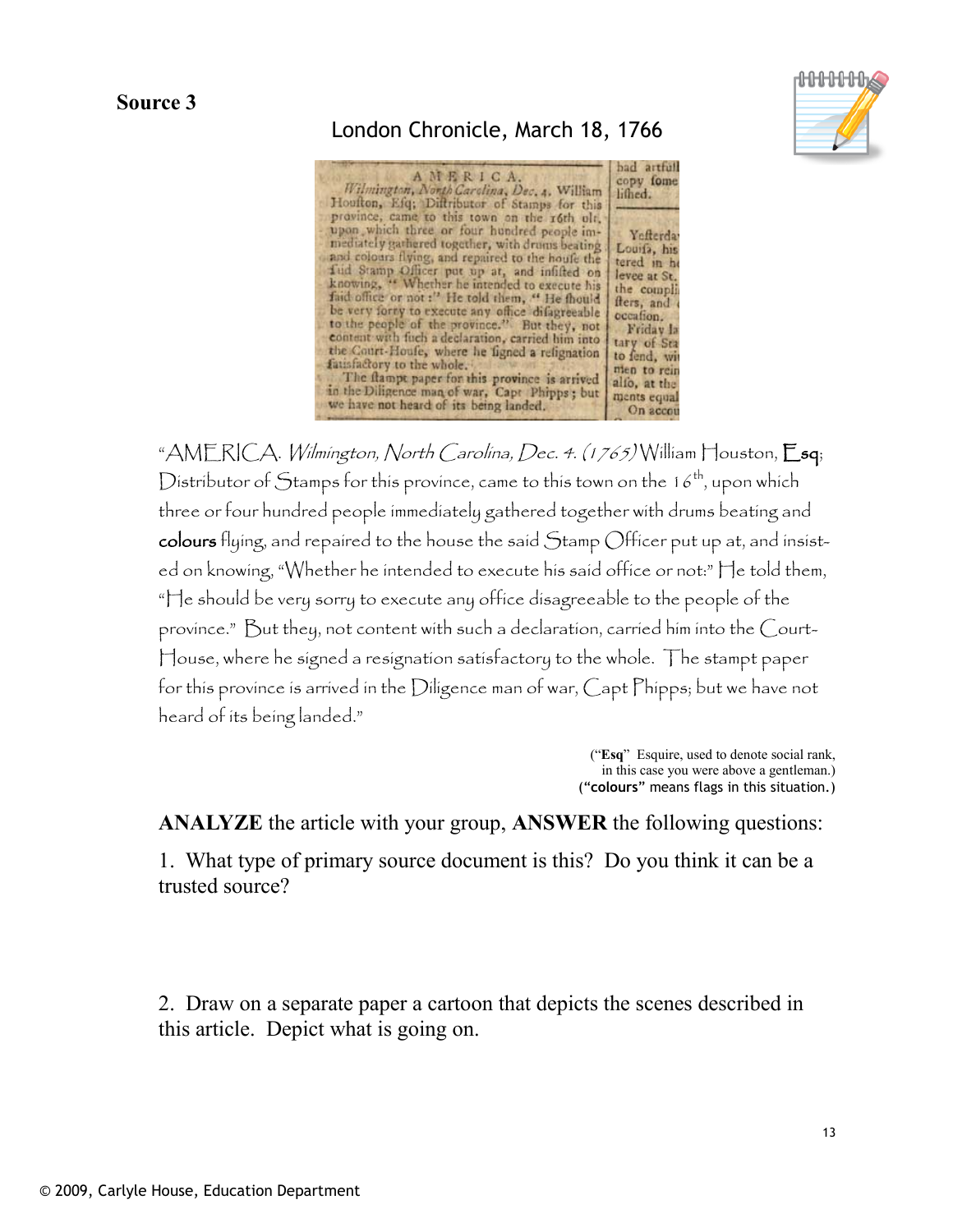

#### Virginia Gazette, Williamsburg, Virginia, April 22, 1775

entire change in meatures will loon, and a party of men, be-<br>Laft Thurfday night Capt. Collins, with a party of men, be-Laft Thurfday night Capt. Comms, while a prominand of Lord<br>longing to the Magdalen armed fcooner, by command of Lord longing to the Magdalen armed icooner, by ferry, and privately<br>Dunmore, came to this city, from Burwell's ferry, and privately Dunmore, came to this city, from Burwen sterily board the faid<br>removed out of the magazine, and carried on board the faid removed out of the magazine, and carrier belonging to this colo-<br>fchooner, about 20 barrels of gunpowder belonging to this colofchooner, about 20 barrels of gunpowder beinging<br>ny. The inhabitants were alarmed with the intelligence early ny. The inhabitants were alarmed with the antibied, and the following<br>yefterday morning, the Common Hall affembled, and the following address was prefented to the Governor. **Ni Li Har Jour Farl of DUNMORE, by** 

Last Thursday night Capt. Collins, with a party of men, belonging to the Magdalen armed schooner, by command of Lord Dunmore, came to this city, from Burtwell's ferry and privately removed out the magazine, and carried on board the said Schooner, about 20 barrels of gunpowder belonging to this colony. The inhabitants were alarmed with the intelligence early yesterday morning, the Common Hall assembled, and the follow address was presented to the Governor.

("**schooner**" a sailing ship with at least 2 masts.)

**ANALYZE** the article with your group, **ANSWER** the following questions:

1. What type of primary source document is this? Do you think it can be a trusted source?

2. Who is Lord Dunmore?

3. Why would the inhabitants be alarmed their gunpowder was taken? What is its purpose?

4. In what other colony was their a similar incident unknown to the residents of Williamsburg yet just 3 days prior? What was the result?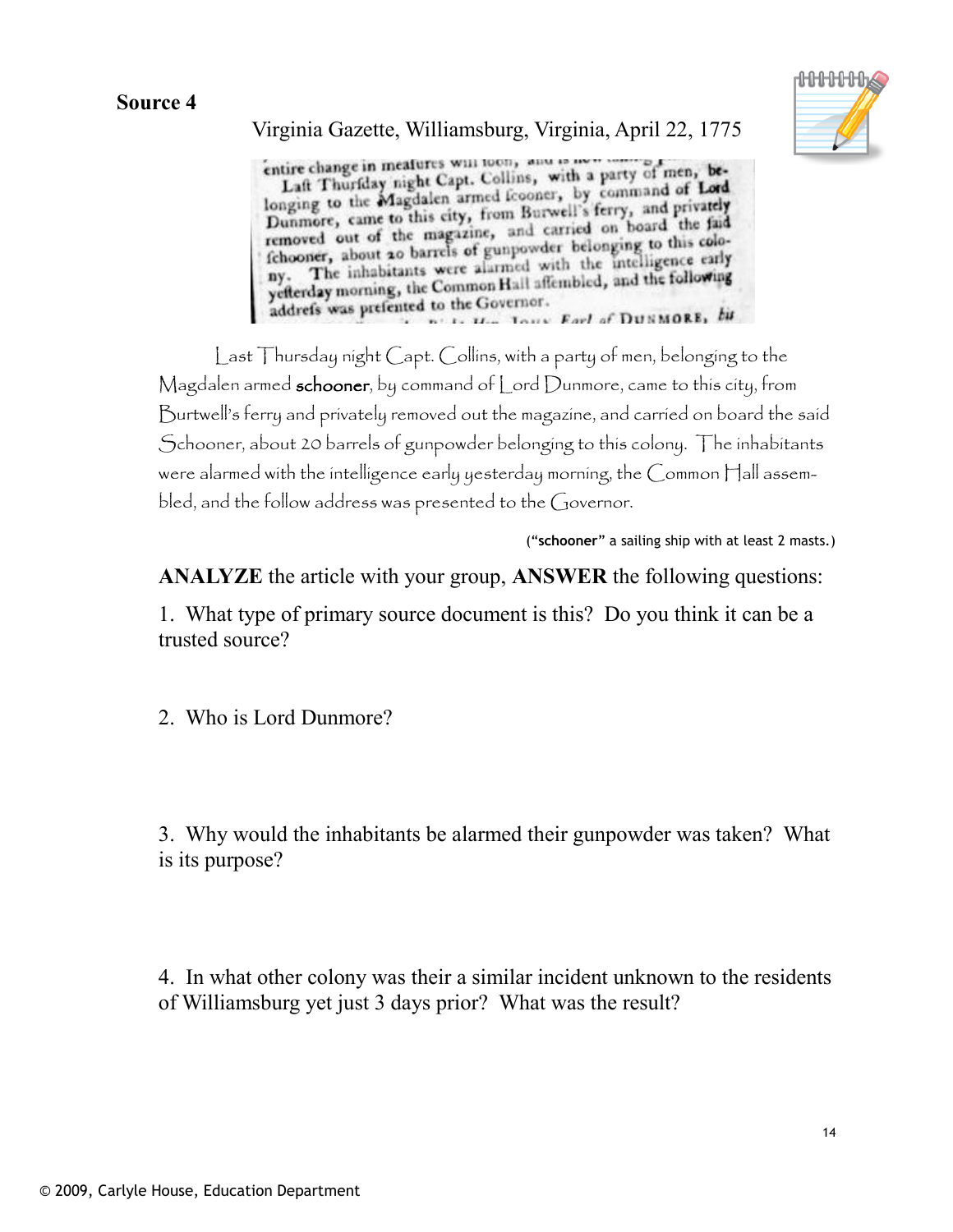# ՠՠՠՠ

#### **Source 5**

The Bloody Massacre perpetrated in King Street BOSTON on March 5<sup>th</sup> 1770 by a party of the 29<sup>th</sup> REGT



Engraved Printed & Sold by Paul Revere Boston

**ANALYZE** the image with your group, **ANSWER** the following questions:

1. What type of primary source document is this? Do you think it can be a trusted source? Why or Why not?

2. If you were a colonist in Virginia and saw this image, how would it make you feel?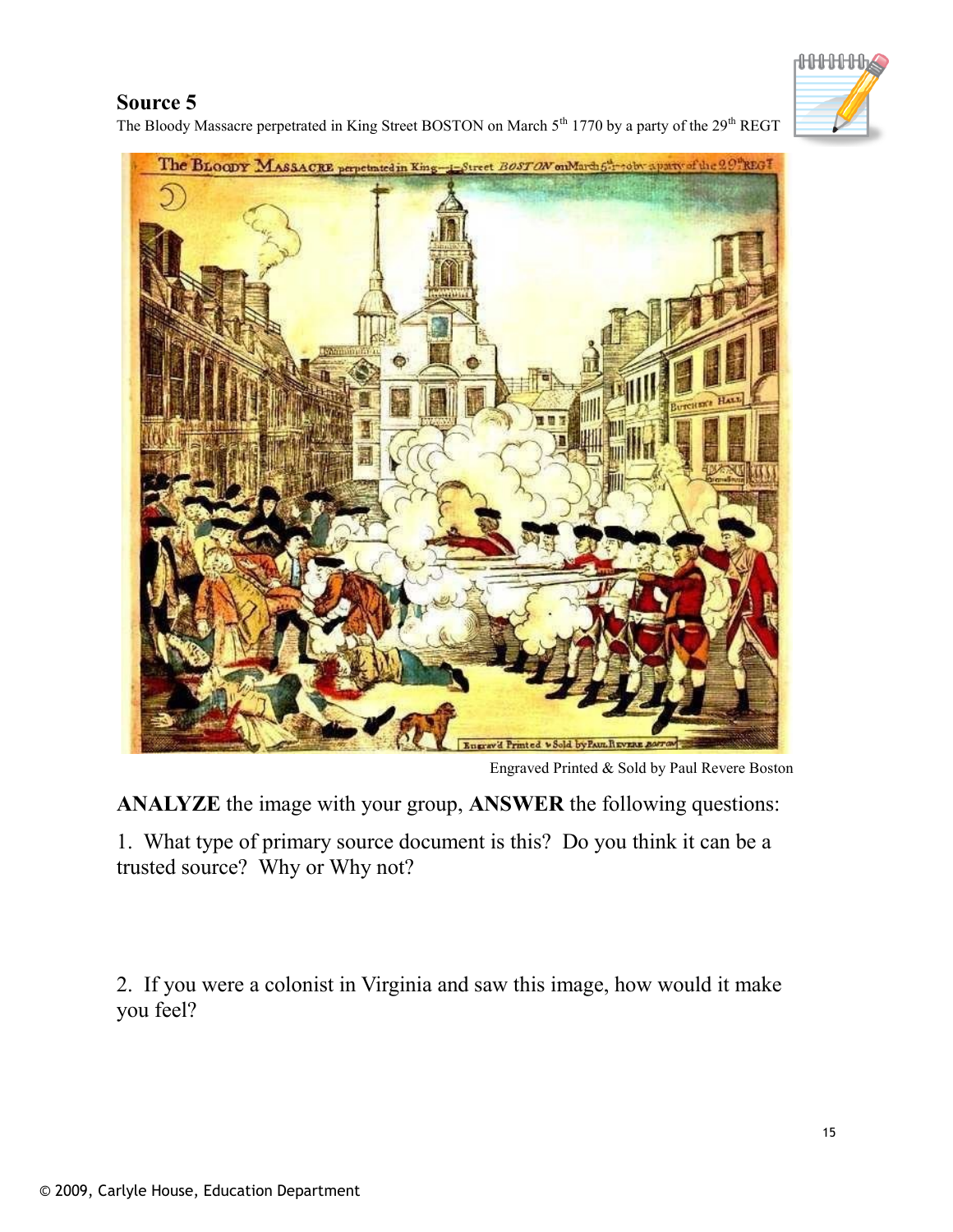#### Read the description of the incident as told by Captain Preston of the British army during his trial or speak with the group with that article.

#### Captain Preston's trial deposition, October 1770

"About 9 some of the guard came to and informed me the town inhabitants were assembling to attack the troops... They immediately surrounded the sentry posted there, and with clubs and other weapons threatened to execute their vengeance on him. I was soon informed by a townsman their intention was to carry off the soldier from his post and probably murder him. …I very soon followed myself to prevent, if possible, all disorder… They then asked me if I intended to order the men to fire. I answered no, by no means, observing to them that I was advanced before the muzzles of the men's pieces, and must fall a sacrifice if they fired**\***…While I was thus speaking, one of the soldiers having received a severe blow with a stick, stepped a little on one side and instantly fired, on which turning to and asking him why he fired without orders, I was struck with a club on my arm, which for some time deprived me of the use of it, which blow had it been placed on my head, most probably would have destroyed me. On this a general attack was made on the men by a great number of heavy clubs and snowballs being thrown at them, by which all our lives were in imminent danger, some persons at the same time from behind calling out, damn your **bloods**-why don't you fire. Instantly three or four of the soldiers fired, one after another, and directly after three more in the same confusion and hurry."

> ("**Sentry**" or Guard) (**\***Captain Preston is standing in front of the soldiers, if they fire, he himself will be shot.) ("**bloods**" is referring to the British troops, because their uniforms were red.)

1. What type of primary source document is this? Do you think it can be a trusted source? Why or Why not?

Name 3 differences between the written account and the illustration. (You may need to speak with another group)

- 1.
- 2.
- 3.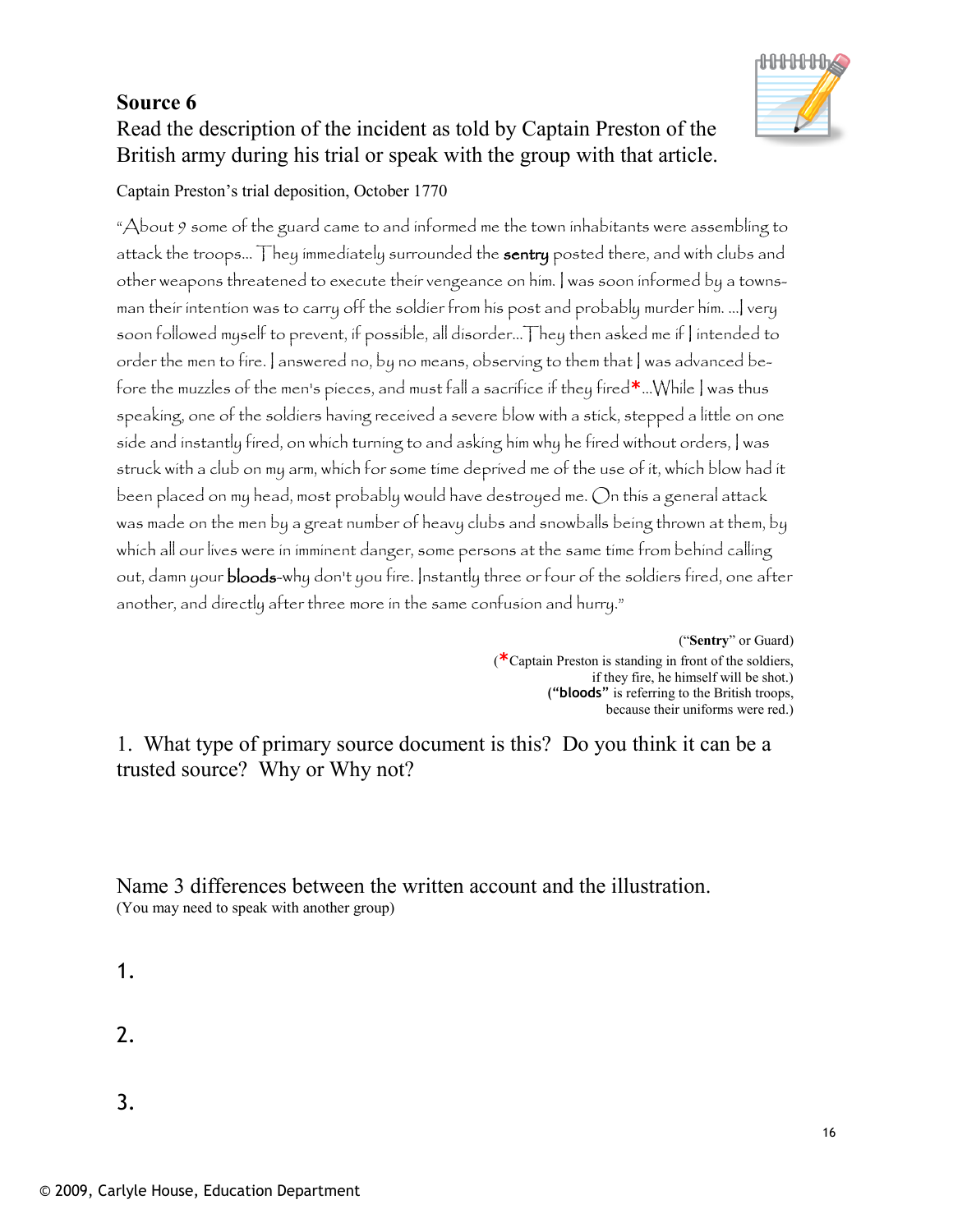# **POST– VISIT ACTIVITIES**

# *Road to Revolution*

**Activity 1: Taxation Activity, page 18**

**Objective: After completing the activity, students will be better able to:**

- **Critically examine historic items in relation to historic events.**
- **Recall topics covered during the field trip.**

**Activity 2: Boycott Activity, Directions, page 20**

**Objective: After completing the activity students will be better able to:**

- **Critically analyze the hardships that lead up to the Revolution from the point of view of those involved.**
- **Immerse oneself in a historical event.**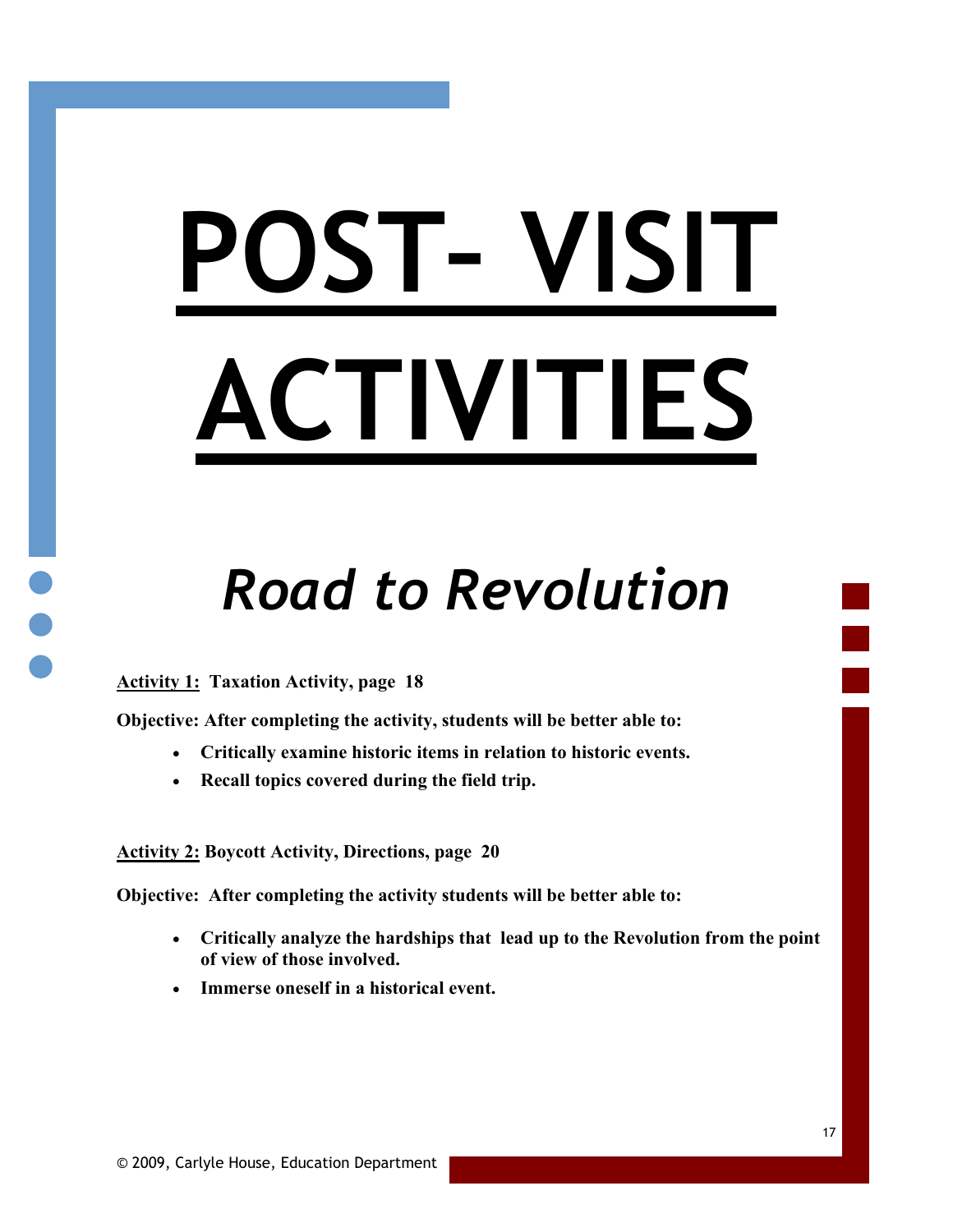#### **Taxation on Items: Exercise 1**

**Directions:** The image provided (page 19) shows what the interior of a colonial shop would have looked like, including the various wares the shop would have sold. Using this image, have students attempt to locate the many goods within the shop which would have had a tax placed upon them by the British Government. Have each

student look carefully at the image on their own or in a group. Use the questions prepared below or ask your own questions to encourage the students to further discuss the effects of these Tax Acts and what taxation without representation meant to the Colonists.

- 1. What are some of the items that were taxed for the Colonists? (tea, porcelain, paper, sugar, etc.) How often would the Colonists have used these items in their daily lives? (at least once a day, sometimes more depending on their position and occupation) How would this tax then have affected the Colonists' daily lives? (things would have been more expensive, making even daily tasks difficult to accomplish)
- 2. Why did the British decide to tax these items? (the British taxed these items to help pay for the cost of war and travel) Why did the Colonists find these taxes unfair? (those who were taxed in Britain had representation in Parliament, however, the Colonists did not have representation) Why did the British feel as if the taxes were fair? (Britain felt as if the Colonists were not contributing enough to the defense of the empire, mainly since it was the Colony's borders that were giving the British so many issues)
- 3. In what ways did the Colonists decide to fight back against this taxation? (boycotting and embargos were the major way in which the Colonists pressed back against these taxes. there was also public protest and a mass of letters written to Parliament) Were the Colonists successful in their attempts? (no, with every attempt the Colonists made, the British created more taxed and increased the number of soldiers and agents enforcing them) How did the Colonists feel about these extra soldiers and enforcers? (they were against their presence and felt as if they were being unfairly punished)
- 4. How did all of these lead up to the Revolutionary War?

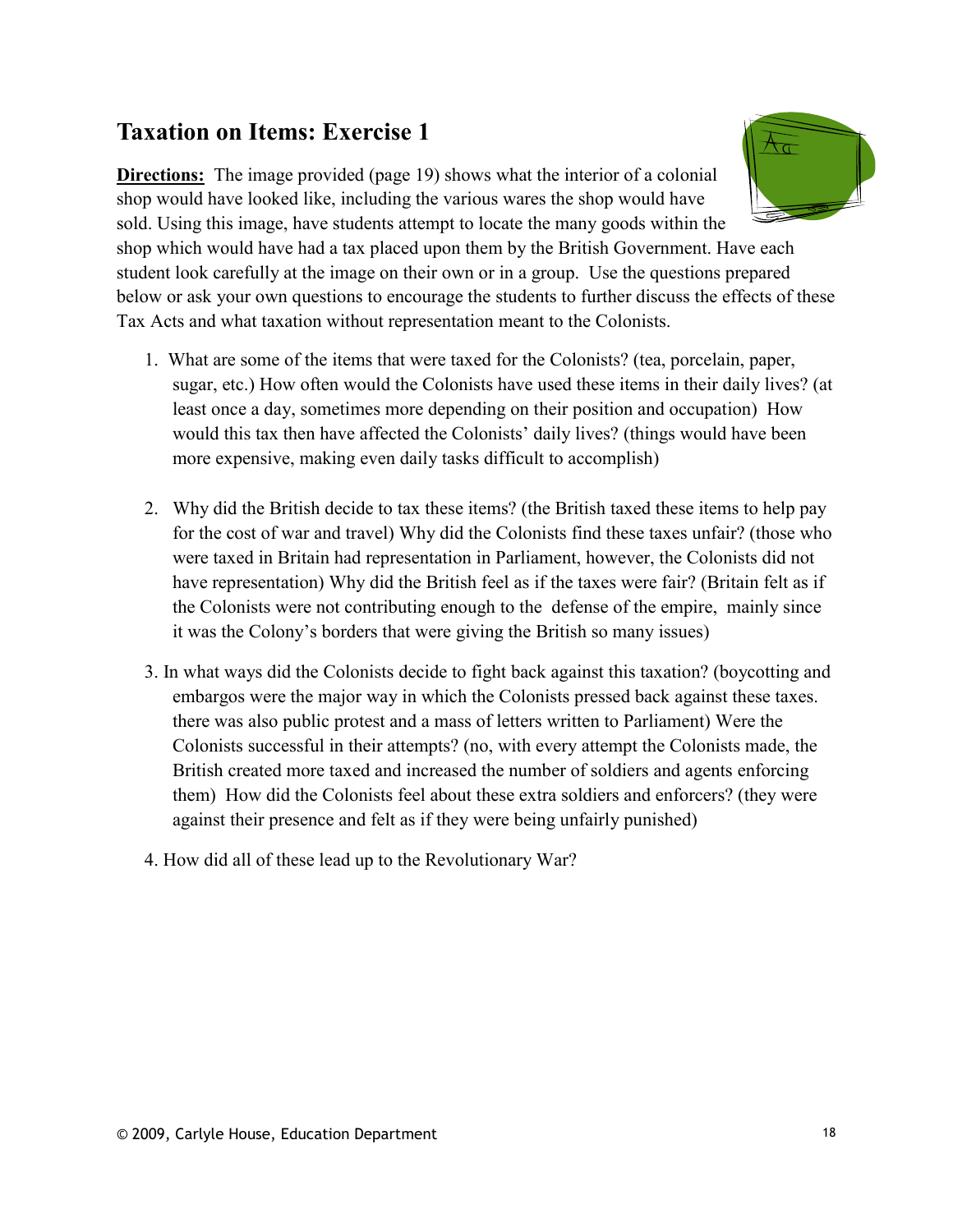

Greenhow Store: Colonial Williamsburg